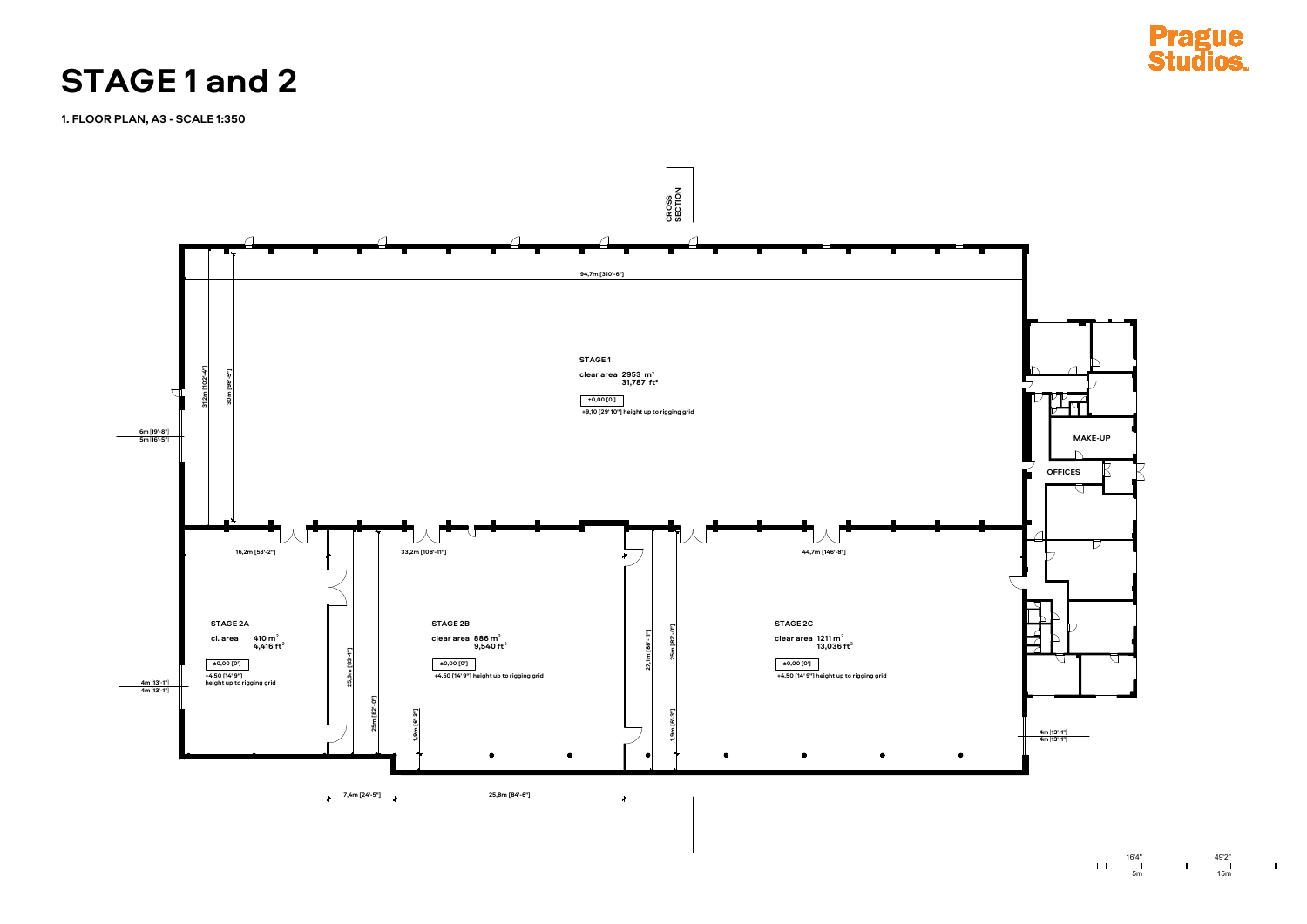



 $\frac{49'2''}{15m}$  1

**2. TECHNICAL PLAN, A3 - SCALE 1:350**

## **STAGE 1 and 2**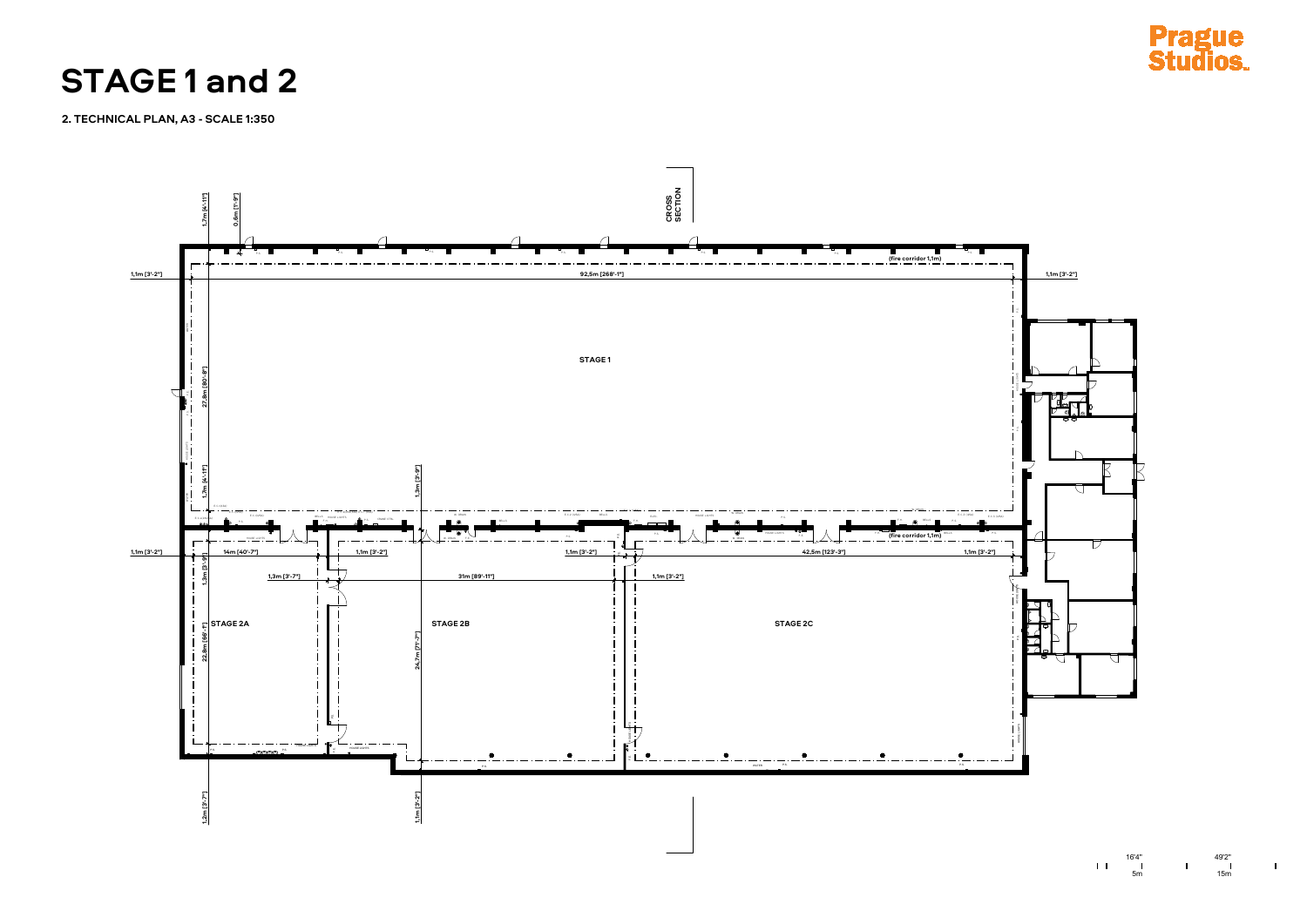





 $\mathbf{I}$ 

**3. DESIGN GRID, A3 - SCALE 1:350**

## **STAGE 1 and 2**